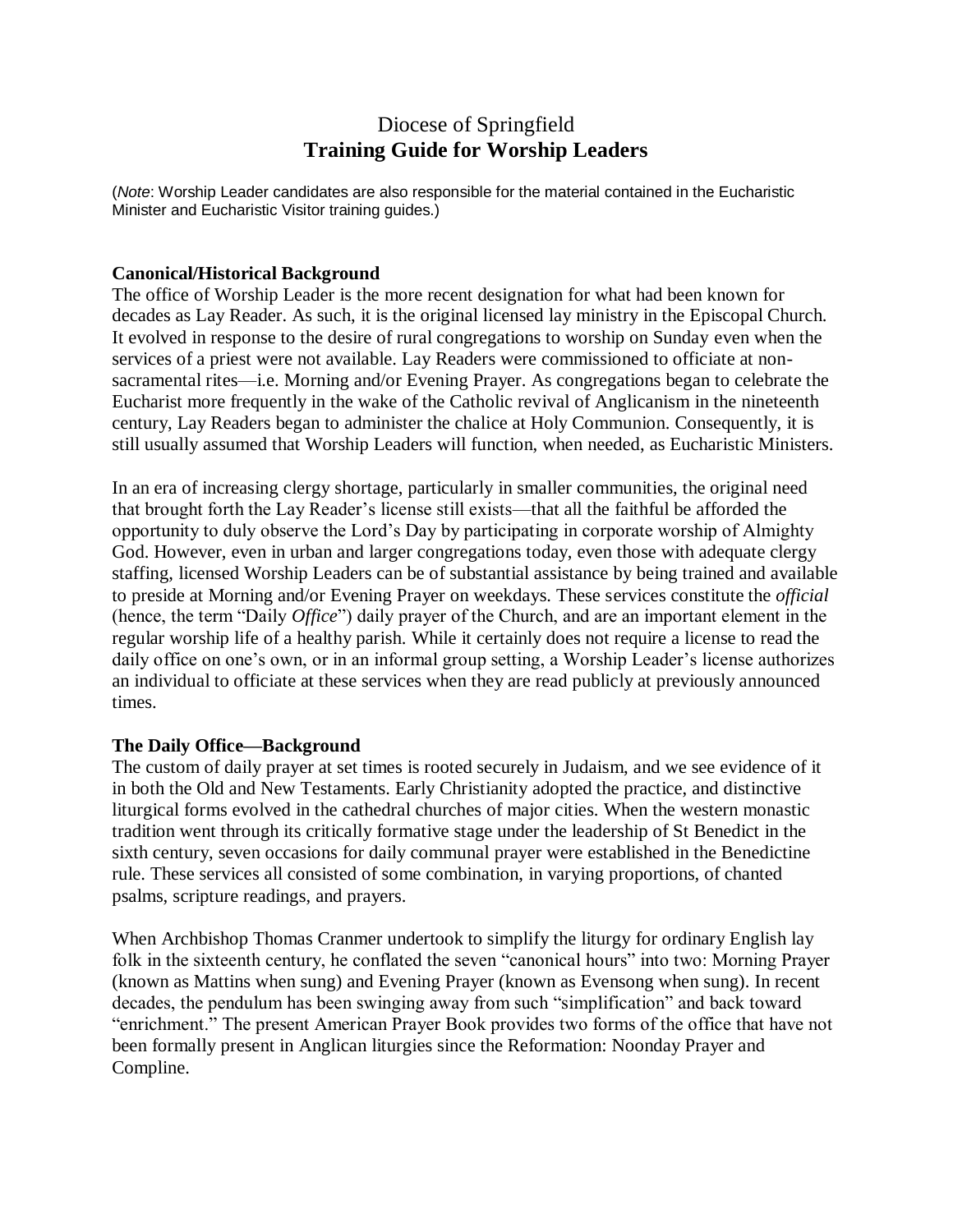#### **The Daily Office--Structure**

The Daily Office in the present Prayer Book of the Episcopal Church is four-fold: Morning Prayer, Noonday Prayer, Evening Prayer (early evening), and Compline (late evening). There are three fundamental parts of each office: (1) psalmody, (2) scripture, and (3) prayer. These elements may vary widely in length and in proportion to one another, but they constitute the core of the Daily Office. You should thoroughly acquaint yourself with both the text and rubrics between pp.36-135 in the Prayer Book.

The rubrics, of course, are mandatory instructions which must be followed. There is, however, an unofficial unwritten tradition with respect to the daily office. This study guide attempts to elucidate some aspects of that tradition, as well as offer comments on the texts and rubrics.

#### *Opening Sentence* (37, 61, 75, 115)

This is optional, and varies by season or occasion. Only one should be used, if any. In the Easter Season, notice that the first three sentences speak of the resurrection, so are most appropriate for the first four or five weeks after Easter. The next two speak of the heavenly ministry of the ascended Christ, and are most appropriately used during the week between Easter VI and Easter VII. The final sentence looks forward to Pentecost, and would be well used during the final week of the Great Fifty Days. This final sentence should not be used, however, any time after the Day of Pentecost itself. Pentecost is observed in anticipation, not in retrospect. The Monday after Pentecost is "ferial" (the technical term that denotes "ordinary time," i.e. no particular season of either feasting or fasting).

#### *Confession of Sin*

If, as a Worship Leader, you are officiating at Morning or Evening Prayer which functions as that community's only Sunday corporate worship (i.e. the Eucharist will not be celebrated), the Confession should be included. (It is appropriately omitted on Sundays "after Christmas" and "of Easter," as well as on the actual days of Epiphany (6 January) and All Saints (1 November). On other occasions—i.e. routine weekdays in congregations where a priest is available—it should be omitted. If used, please note the rubric prescribing the substitution of "us" for "you" in the absolution.

#### *The Invitatory…*

The main body of the Office begins, in the morning, with "Lord, open our lips" and in the evening with "O God, make speed to save us."

At Morning Prayer, one of the seasonal antiphons (43, 81) may be used "with" (traditionally both before and after) the invitatory canticle. Technically, the assumption seems to be that the antiphon is recited or sung by all in unison. As a concession to practicality, however, there is a custom that the officiant gives the first part, and all give the common response, "Come, let us adore him."

In the larger western, tradition (with its roots in the Rule of St Benedict, dating back to the fifth century), *Venite* has a certain pride of place as the morning invitatory canticle. Some scheme of alternating *Venite* and *Jubilate*, however, is not inappropriate. *Venite* is a truncated version of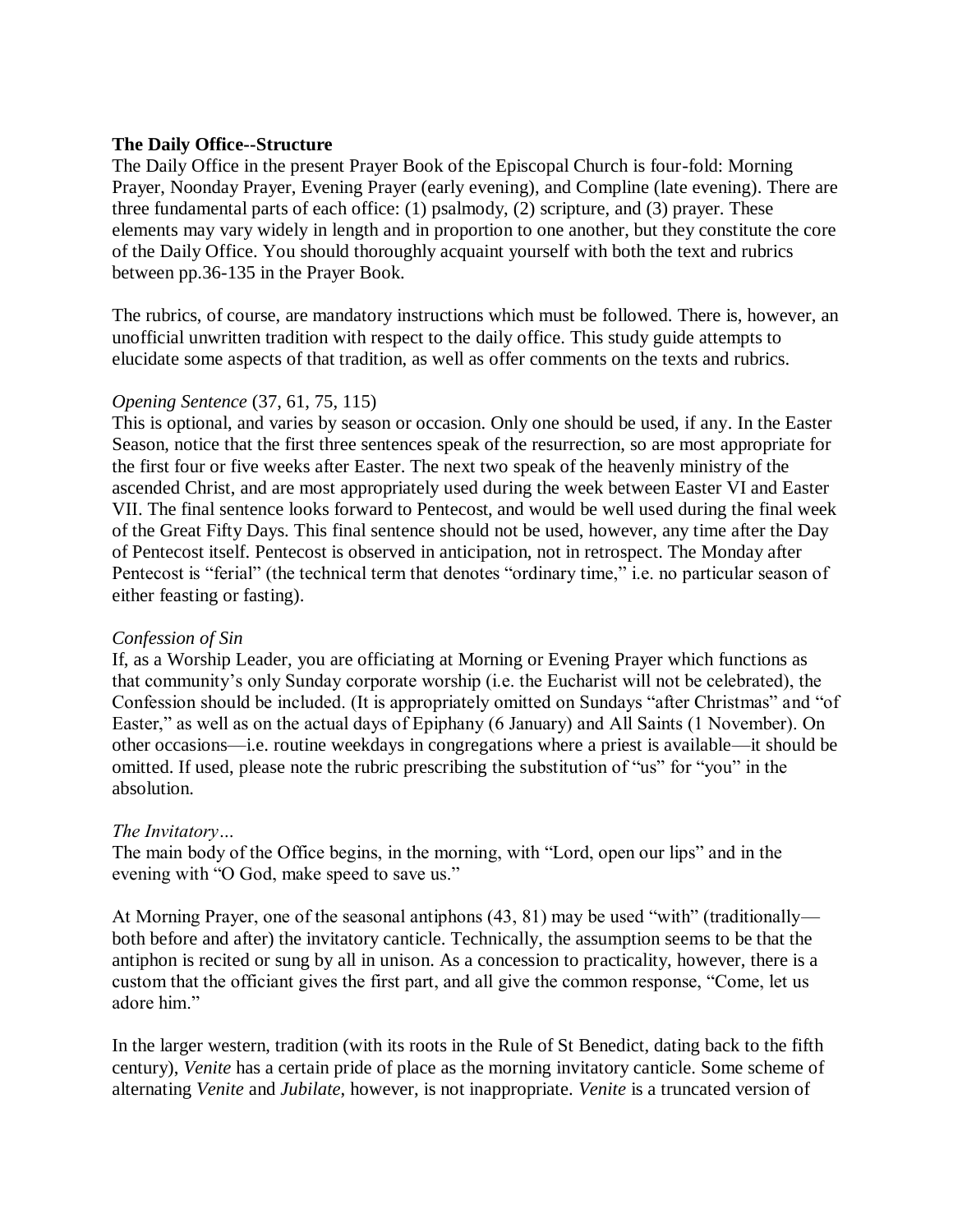Psalm 95. On Fridays in Lent, it may be desirable to take advantage of the rubric (45, 82) and use the entirety of the Psalm, including its austere concluding verses.

*Christ our Passover* is mandated for use as the invitatory during Easter Week (not to be confused, per the common mistake, with Holy Week), but it is customary to use it during the entirety of the Great Fifty Days.

Incidentally, with apologies to serious students of both classical and liturgical Latin, in Anglican circles, *Venite* is customarily pronounced so as to rhyme with "nighty" and *Jubilate* with a hard "J" (ju-bi-LAH-tee). Ugh!

The evening Invitatory is the canticle *Phos hilaron*—**O gracious light**. This is an ancient Greek hymn that has appeared in Anglican hymnals for more than a century, but its use at this point in the liturgy is an innovation, albeit a welcome one. In addition to the form in the Prayer Book, there are three metrical versions in the hymnal: 25/26, 36, and 37. The rubric also permits "some other suitable hymn" to be used in this spot. Alternatively, the whole thing may be omitted, proceeding directly to the Psalter.

#### *… and Psalter*

The Psalms are the heart of the Daily Office. In a typical monastic community, all 150 Psalms are prayed over the course of a two week cycle. In the seventeenth century English experimental community of Little Gidding, under Deacon Nicholas Ferrar, the entire Psalter was exhausted on a daily basis! The Prayer Book lectionary is more relaxed, taking seven weeks to complete the circuit. (There is, of course, the alternative method, wherein one starts with Psalm 1 at Morning Prayer on the first day of the month and ends with Psalm 150 at Evening Prayer on the  $31<sup>st</sup>$ .)

The Psalter is, in essence, the Jewish hymnal. Psalms are intended to be sung; anything else is not the norm, but a pastoral/practical concession—a concession, however, that is in fact more the rule than the exception. As a Worship Leader, your experience of the Psalms is virtually certain to be said rather than sung. The rubrics on p.582 list the most common methods of corporate recitation and the situations when they are most appropriate. In communities that pray the office together regularly, it is customary, following Benedictine practice, to observe a break at the asterisk in the middle of each verse. This should be at least a discernible pause, but three or four seconds is probably too long. A leisurely "one-one thousand" is a good benchmark. However, when the congregation consists mainly of those who do not ordinarily worship together, it is probably more trouble than it is worth to impose this custom, as it will take a while for many people to catch on. This calls for wisdom and discretion on the part of the officiant.

The lectionary permits the omission of whole Psalms (e.g. 83, 109) and portions of Psalms (e.g.137) that are considered excessively violent (the "imprecatory" Psalms) or historically/ geographically arcane. While this practice may be pastorally desirable among those who have not reached a certain level in their spiritual formation, we do well to remember that this material is sacred scripture, given to us under the inspiration of the Holy Spirit. It is there for a reason. Sooner or later we have to deal with it in our own hearts, and ask ourselves, "How is this an authentic expression of what is inside me?"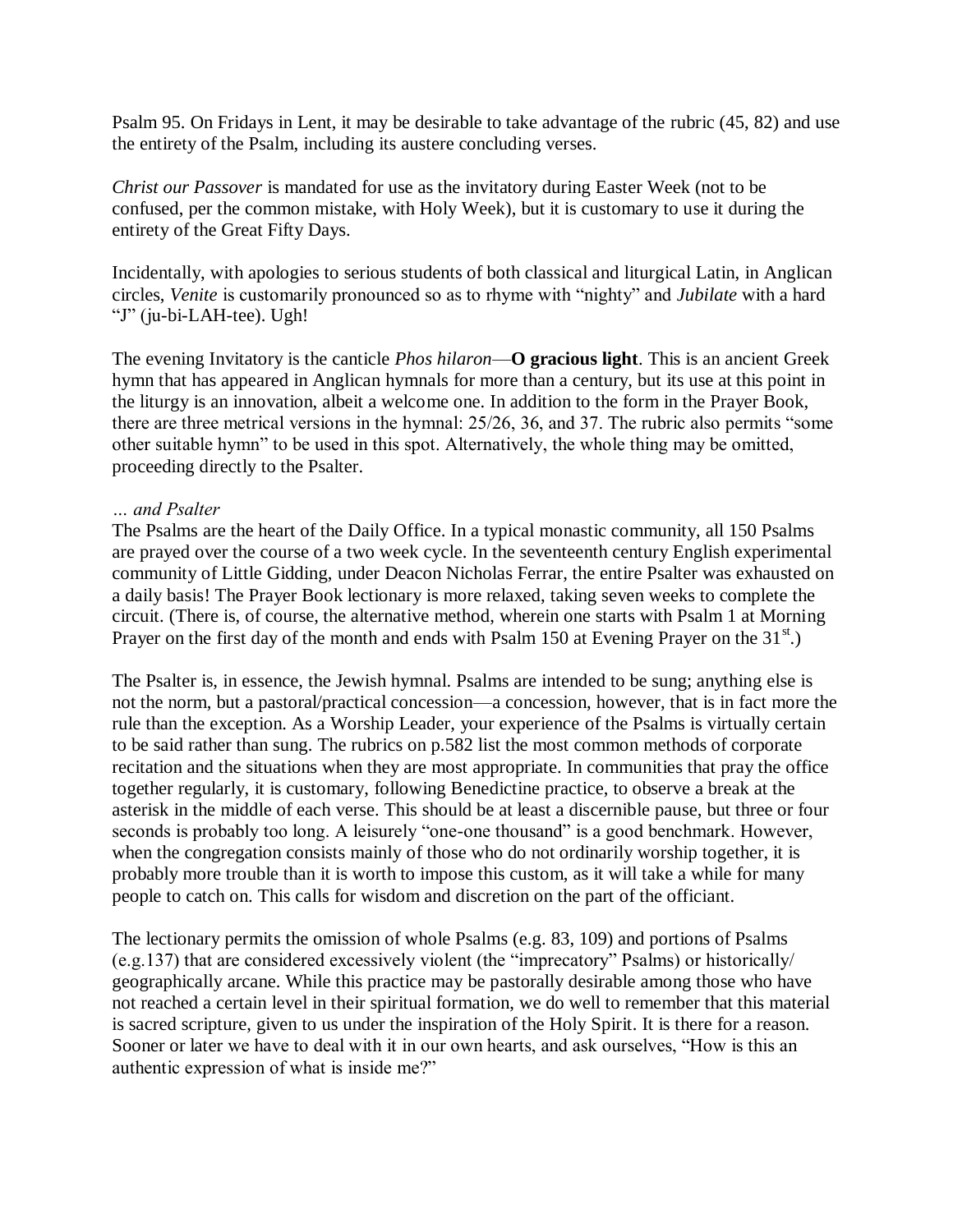At the Daily Office (as distinguished from the Psalm used in the Eucharist), the *Gloria Patri* should be used in connection with the Psalms. If it is not considered overly tedious, the classic pattern calls for its use after each individual Psalm. Alternatively, it may be "saved up" and used only once, at the conclusion of the Psalms appointed for that particular Office

Preferences vary as to congregational posture during the Psalms. In the classic Benedictine pattern, however, the community is seated.

#### *The Lessons*

The lectionary provides three lessons per day—one from the Old Testament, one from the Epistles (as well as Acts and Revelation), and one from the Gospels. Although it is never spelled out, the intention seems to be that two readings be used at Morning Prayer and one at Evening Prayer. This is in accord with ancient custom, and is evidenced by that fact that the appointed selections from the Psalter are uniformly longer in the evening than in the morning. When it is desired to use two lessons at each of the major offices, one (typically the Old Testament in the Evening) may be "borrowed" from the "other year" in the two-year lectionary cycle.

After each of the readings, a canticle (numbered 1-7 in Rite One, 8-21 in Rite two) is sung or recited corporately. The only guidelines offered in the rubrics are that #8, *The Song of Moses* (**Cantemus Domino**), is "especially suitable for use in Easter Season," and that #14, *A Song of Penitence* (**Kyrie Pantokrator**) is "especially suitable in Lent, and on other penitential occasions." However, there is a strong current in the tradition fixing *The Song of Zechariah* (**Benedictus Dominus Deus**)—#4 in Rite, #16 in Rite Two—as an unvarying morning canticle, and *The Song of Mary* (Magnificat), similarly, in the evening. On Sundays, Principal Feasts, Feasts of Our Lord, and Holy Days (see pp.15-17 for definitions of these categories), *We Praise Thee/You Are God* (**Te Deum**—#7, #21) should be used in the morning (along with **Benedictus**). *The Second Song of Isaiah* (**Quærite Dominum**—#10), with its penitential tone, is particularly appropriate for Fridays (outside of Lent and Easter), and *A Song of Creation* (**Benedictus, omnia opera**—#12), with its emphasis on creation, is well used on Saturdays. You will not go wrong if you simply overlook the inclusion of *Glory (be) to God* (**Gloria in excelsis**—#6, #20) among the canticles (it is linked so strongly to the Eucharist that it is jarring to use it otherwise), and if you never use **Magnificat** or **Nunc Dimittis** in the morning (they are quintessential evening canticles; the latter should be used at Evening Prayer when there are two lessons, but its true native territory is Compline). The remaining canticles (9,11,13,18,19) may be rotated through available slots.

The Apostles' Creed follows. It may be omitted when the Eucharist is to be celebrated subsequently, and at one of the major offices when both are publicly read.

#### *The Prayers*

The Lord's Prayer may also be omitted when the Eucharist is to immediately follow.

Suffrages 'A' are identical at both Morning Evening Prayer. There are two Suffrages 'B'—one unique to the morning and one unique to the evening. The evening 'B' offers the opportunity to include the name of a saint being commemorated, so it would make sense to make this choice on feast days of whatever grade.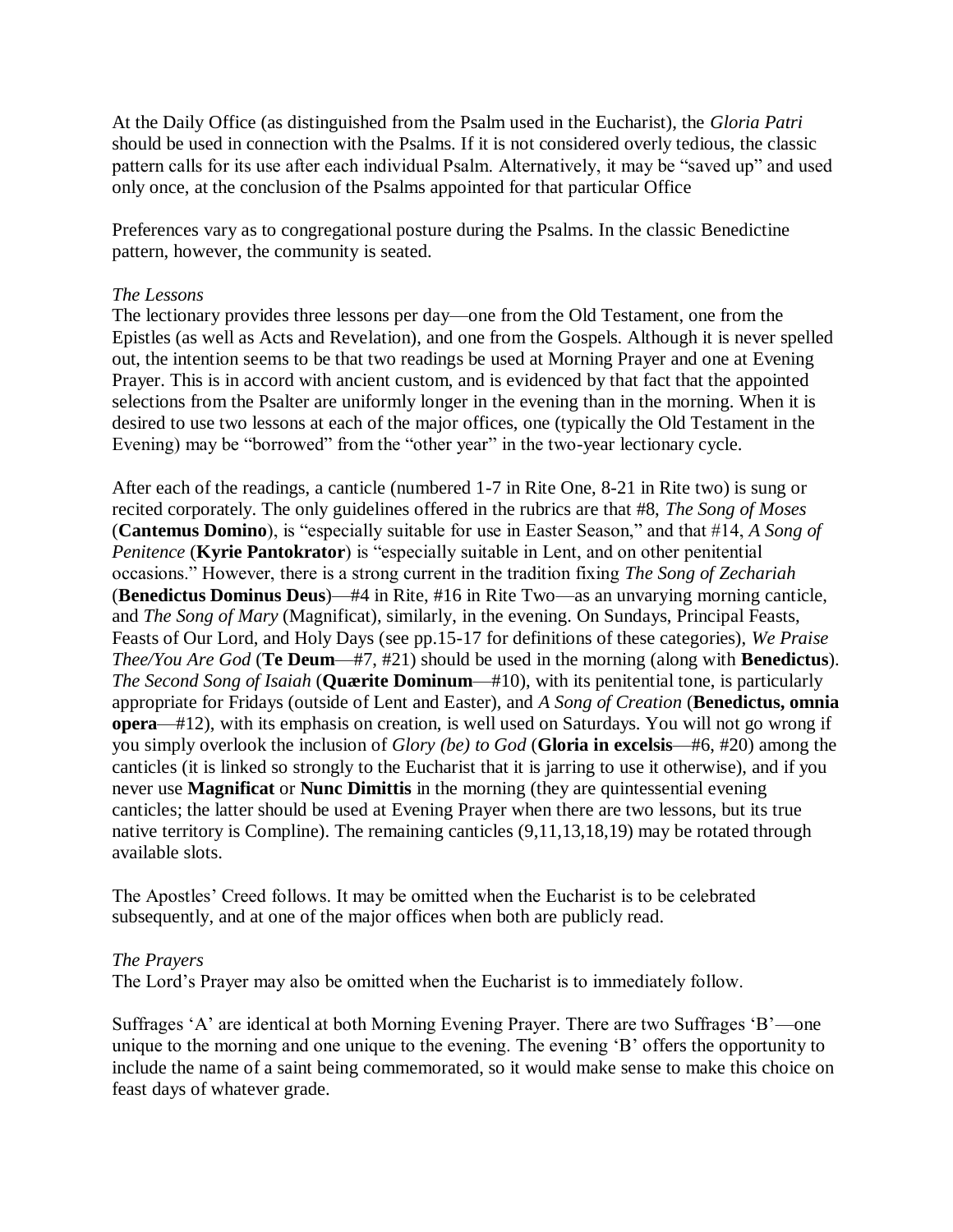The rubric then prescribes "one or more of the following Collects." This offers a great deal of latitude, but, once again, the weight of tradition suggests three:

- **The Collect of the Day**—if it is a Principal Feast, Feast of Our Lord, or a Holy Day, the collect appointed for that occasion is used. In most other cases, the appropriate collect is that of the preceding Sunday. (The major exceptions to this rule would be when Christmas, Epiphany, or Ash Wednesday have occurred since Sunday—in which case the collect for those days is used—and the weekdays after the Day of Pentecost and Trinity Sunday, to which the "numbered propers" [see below under "Lectionary"] apply.) What about "days of optional observance" (lesser feasts)? That's a toss-up, but since that material is found in another volume (*Lesser Feasts and Fasts*) and not in the Prayer Book, it will probably be simpler to use the Sunday collect.
- **A Day-of-the-Week Collect**—Collects for Sunday, Friday, and Saturday after appointed in both Morning and Evening Prayer. The four that remain may easily be divided between the other days. In the morning: Renewal of Life on Monday, Peace on Tuesday, Grace on Wednesday, and Guidance on Thursday; and in the evening: Peace on Monday, Aid against Perils on Tuesday, Protection on Wednesday, and Presence of Christ on Thursday.
- **A Collect for Mission**—Three are provided. In the morning, the third one (58, 101) suggests itself for Wednesday and Friday, the traditional days for remembering the cross. For similar reasons, the second of the evening mission collects (71, 124) may best be used on those days.

"Authorized intercessions and thanksgivings may follow." Rely on instructions from your priest and/or your own pastoral discretion in how to handle this. Different communities have different needs and expectations.

The General Thanksgiving and the Prayer of St Chrysostom are both optional. When Morning Prayer is the principal service on Sunday, it is probably best, from a pastoral standpoint, to use one or both of these forms. During the week, particularly if the office is an everyday event, it will probably be best to omit them on most occasions.

A word about hymns: If your are presiding at Morning or Evening Prayer as a community's principal act of Sunday corporate worship, and there is a desire to include congregational singing, the one place in the office when a hymn is specifically sanctioned is after the third collect, and before any closing prayers. (If there is to be a homily, it is delivered after this hymn.) Technically, there is no provision for an opening or closing hymn, but if it is pastorally desirable to sing at these spots, one can easily decide that these moments are outside of "liturgical time," so explicit rubrical permission is not required. Please also note the rubric on page 141 concerning the use of metrical versions of the canticles. (See pp.680-681 of the accompaniment edition of the Hymnal 1982 for helpful information about this possibility).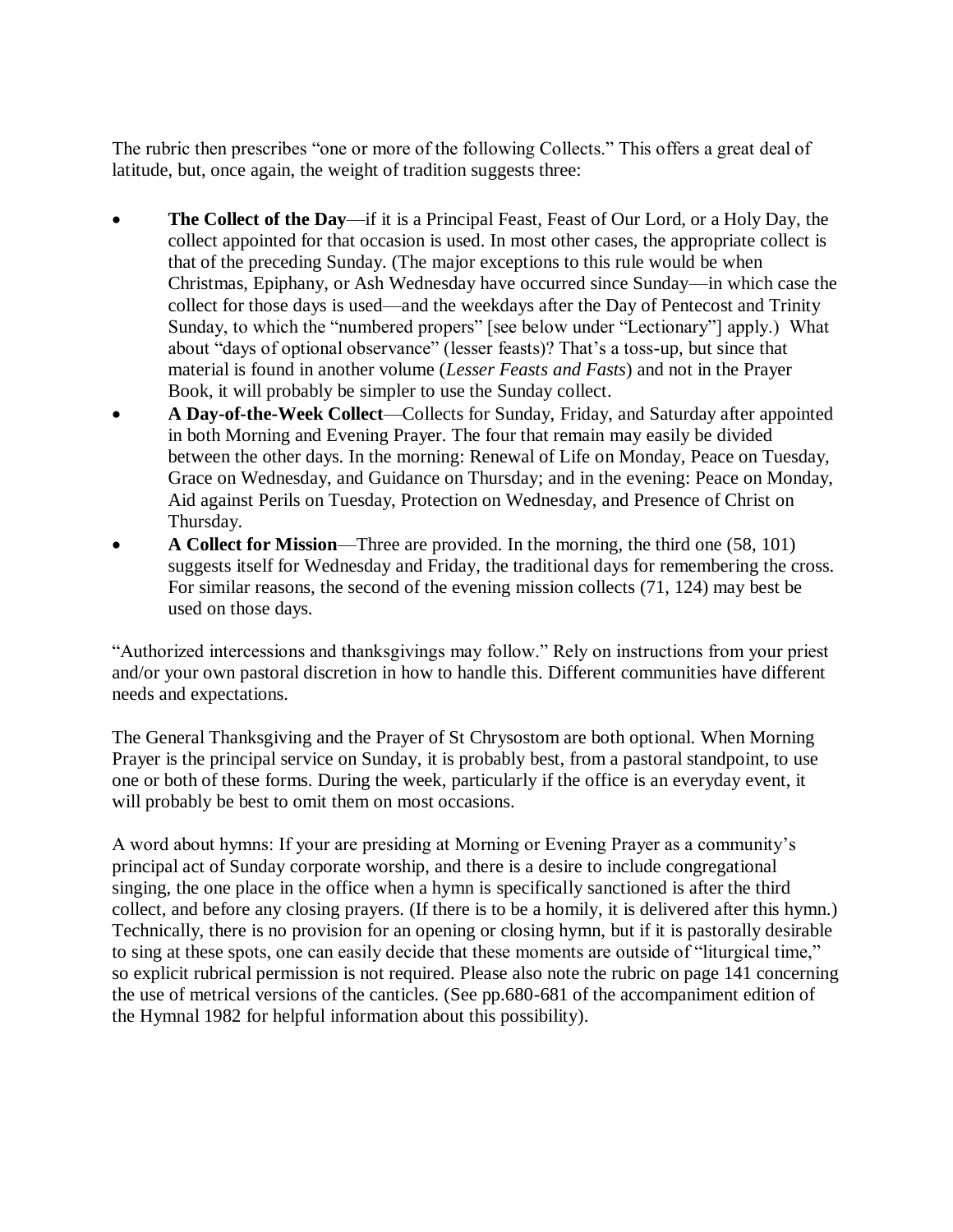#### **Lectionary & Calendar**

The Daily Office lectionary is on a two-year cycle, Year One beginning on the First Sunday of Advent preceding odd-numbered years. However, if you are presiding at Sunday Morning or Evening Prayer in a community that does not have access to the Eucharist, it may be pastorally desirable to use the three-year eucharistic lectionary instead. Doing so provides a valuable element of commonality with the wider church. The provision of an Old Testament reading for the Sundays of Easter (when Acts is normally the first reading), and the "long Psalm" (i.e. more verses) option on many Sundays, is especially intended for such situations.

The long season "after Pentecost" can be confusing, calendar and lectionary-wise. It is not the season "of" Pentecost—Pentecost is merely the marker from which the following Sundays, between then and the arrival of the new church year in Advent, are numbered. But while the names of the Sundays are anchored to Pentecost, the appointed lessons and collects are anchored to fixed dates in relation to the beginning of the next Advent season—these are known as "Proper X". So, while the second Sunday in June 2002 was the "Third Sunday after Pentecost", in other years it might be the third or the fifth or some other "Sunday after Pentecost," depending on the date of Easter. But it is nearly always going to be Proper 6, which is defined as the Sunday closest to June 15. The Sunday before Advent is always Proper 29, however many Sundays after Pentecost it is.

## **Practical Issues**

Your supervising priest will deal with practical issues in detail. If what you read here conflicts with his instructions, follow his instructions! Nonetheless, we offer the following:

When you are officiating at services (or even just reading a lesson):

- Speak slowly and hyper-enunciate. This applies particularly to consonants. What sounds exaggerated and silly to you will just sound normal (and audible!) to people in the congregation.
- Pay close attention to not letting your voice trail off at the end of sentences.
- Minimize the giving of page numbers and directions. The infrastructure should not overwhelm the substance of the liturgical drama. Nonetheless, be pastorally sensitive to who is actually in the congregation on any particular occasion, and give them as much help as they need to participate comfortably.
- When leading unison prayers, slow down even more; don't get ahead of congregation.
- When you say something to which a response is expected (like "The Lord be with you" or "Let us pray" or "Let us bless the Lord"), **WAIT** for the congregation to give the response (or change postures)—don't turn away or change positions until they have done so.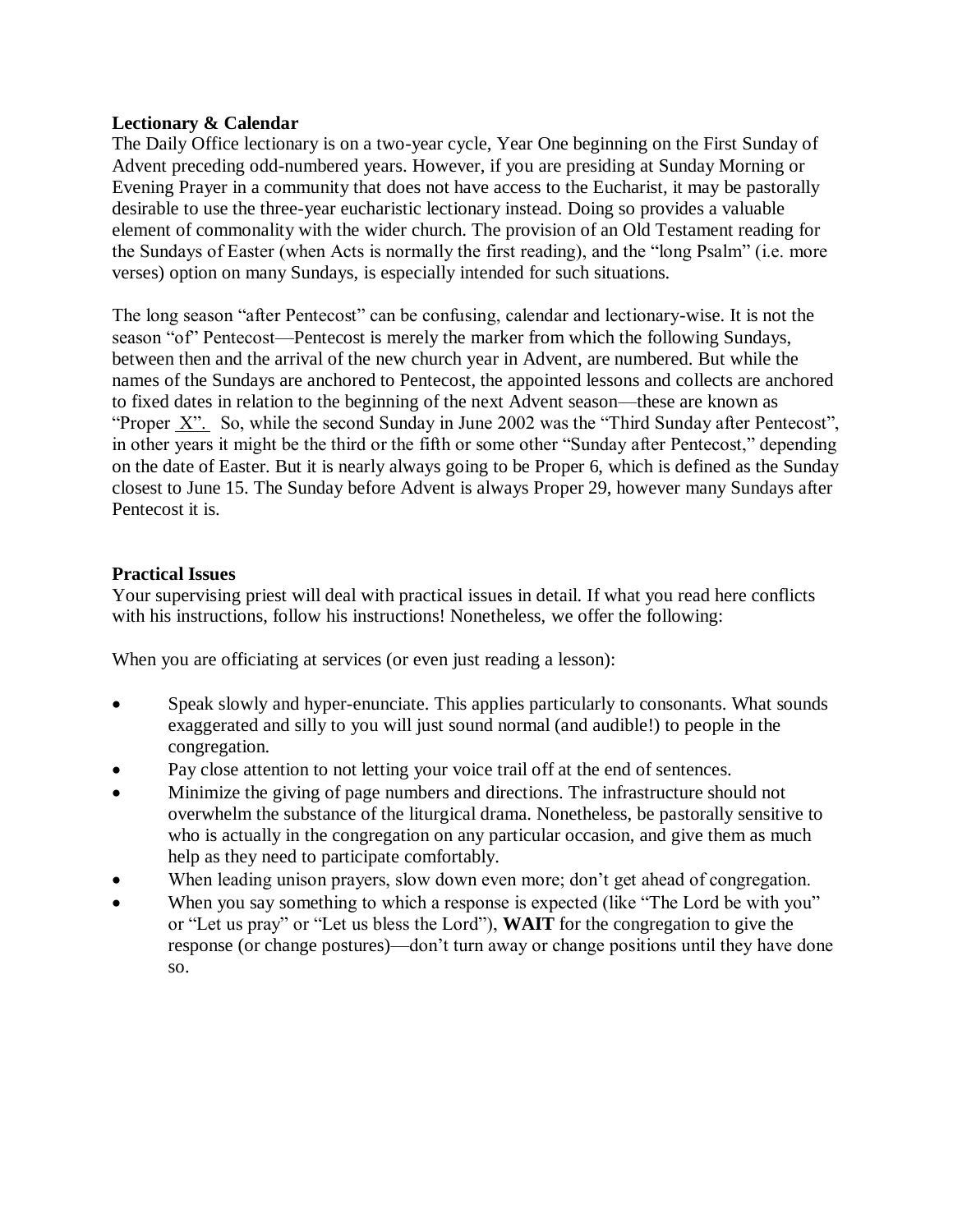# **Appendix: A Guide to the Recitation of the Daily Office**

*Examples and page numbers refer to Morning Prayer, Rite II, but the same principles apply to Evening Prayer and to Rite 1.*

| Page $#$      | Optional                                                              | Essential                                                                      | Suggested                                                                                                                                                                                                                                                   |
|---------------|-----------------------------------------------------------------------|--------------------------------------------------------------------------------|-------------------------------------------------------------------------------------------------------------------------------------------------------------------------------------------------------------------------------------------------------------|
| 75-78<br>79   | <b>Opening Sentence</b><br>(according to season)<br>Confession of Sin |                                                                                |                                                                                                                                                                                                                                                             |
| 80            |                                                                       | Versicle & Gloria                                                              |                                                                                                                                                                                                                                                             |
| 80-82         | <b>Invitatory Antiphon</b><br>(according to season) <sup>2</sup>      |                                                                                |                                                                                                                                                                                                                                                             |
| 82-83         |                                                                       | <b>Invitatory:</b> Venite, Jubilate or<br><b>Christ our Passover</b>           | A possible scheme: Venite<br>on Monday, Wednesday,<br>Friday, and Saturday;<br>Jubilate on Sunday,<br>Tuesday, and Thursday;<br>Christ Our Passover every<br>day during the Great Fifty<br>Days of Easter.                                                  |
| 585-808<br>84 |                                                                       | Psalm(s) <sup>3</sup>                                                          |                                                                                                                                                                                                                                                             |
|               |                                                                       | First Reading (see lectionary)                                                 | Gloria Patri<br>Possible scheme: Old                                                                                                                                                                                                                        |
|               |                                                                       |                                                                                | Testament and Epistle in<br>morning, Gospel in<br>evening.                                                                                                                                                                                                  |
|               |                                                                       | Canticle                                                                       | Use $#16$ every morning<br>and #15 every evening.<br>Save #8 for Easter Season,<br>#10 good for Fridays, #12<br>good for Saturdays, save<br>#14 for Lent, use #15 only<br>in the Evening, never use<br>$#20$ , use $#21$ on Sundays<br>and Major Holy Days. |
|               |                                                                       |                                                                                | <b>Second Reading</b>                                                                                                                                                                                                                                       |
|               |                                                                       |                                                                                | <b>Second Canticle</b>                                                                                                                                                                                                                                      |
| 96<br>97      |                                                                       | <b>Apostle's Creed<sup>4</sup></b>                                             |                                                                                                                                                                                                                                                             |
| 97-98         |                                                                       | <b>Lord's Prayer</b><br>Suffrages (A or B)                                     |                                                                                                                                                                                                                                                             |
| 211-246       |                                                                       | Collect of the Day <sup>5</sup>                                                |                                                                                                                                                                                                                                                             |
| 99-100        |                                                                       | <b>Collect of the Day of the Week</b><br>Sunday, Friday, Saturday-as indicated | Monday-Renewal of Life,<br>Tuesday-Peace,<br>Wednesday-Grace<br>Thursday-Guidance                                                                                                                                                                           |
| 100-101       |                                                                       | <b>Collect for Mission</b><br>(suggest last one for Wednesdays<br>and Fridays) |                                                                                                                                                                                                                                                             |